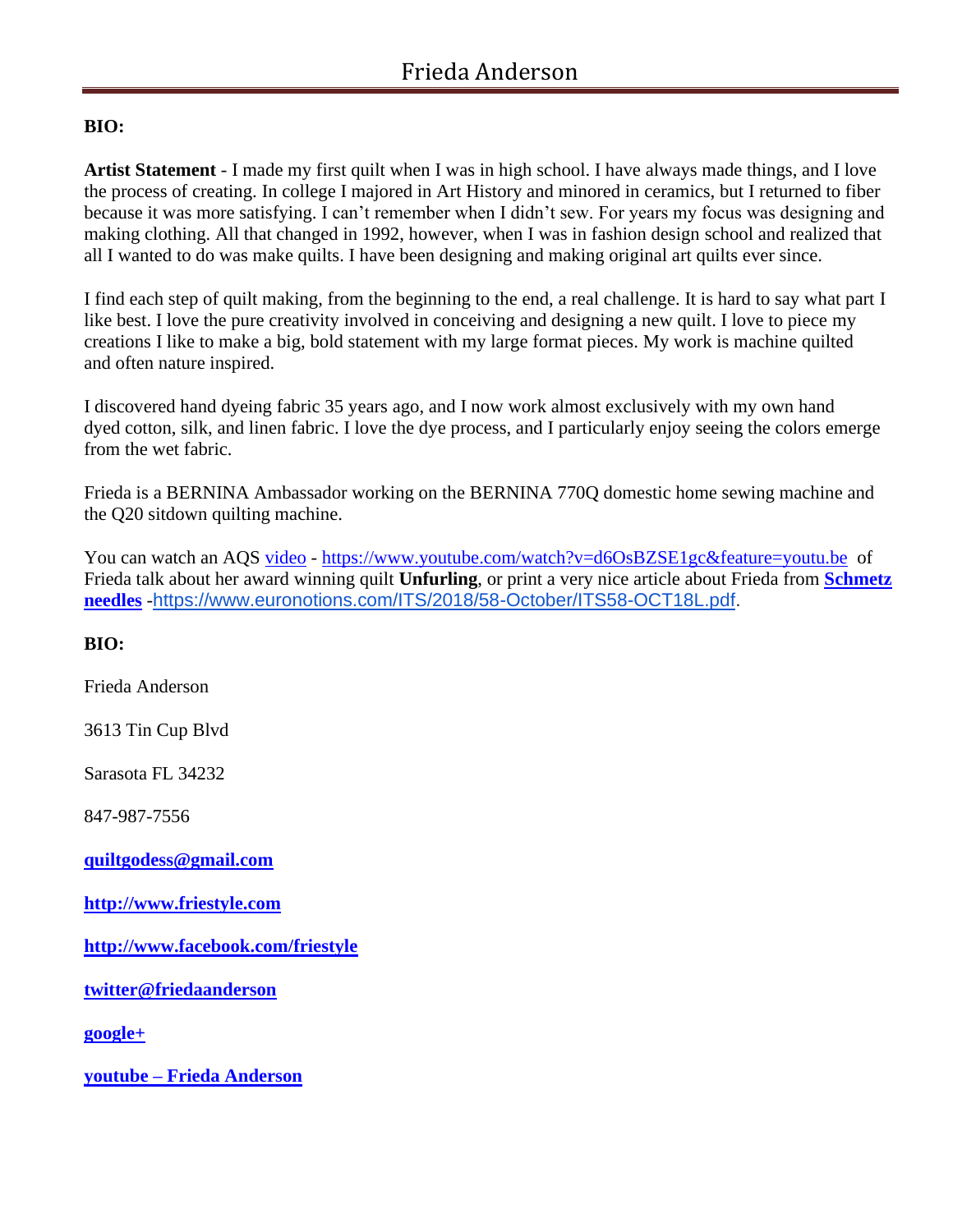**OCCUPATION:** Artist

**MEDIUM:** Fiber

**BORN:** Corinth, MS **EDUCATION:** BA (1976) University of Vermont; and Fashion Design (1992) Harper College, Palatine IL

# **YEARS TEACHING QUILTING** – 2000 - present

# **PRIVATE COLLECTIONS-**

**Walks in the Woods - Del Thomas Collection Springs Greeting - Private Collection Aspen Tree - National Quilt Museum and many individual quilt collectors**

# **PUBLISHED BOOKS:**

**ARTQuilts – Fusible Collage, Laura Wasilowski & Frieda Anderson with Nancy Zieman.**

 **sewingwithnancy.com. (2011)** 

**Fabric to Dye For, Frieda L. Anderson. C&T Publishing (2010) Fun Fast Fusies, Frieda L. Anderson. American Quilter's Society (2005) Frieda's Fun Fast Free Motion Machine Quilting, Frieda L. Anderson (self published**)

# **PUBLICATIONS:**

Frieda's quilts have appeared in the following publications:

- **The Natural World: Art Quilt Portfolio**, Martha Sielman. SAQA (2012)
- **Adventures in Design: Ultimate Visual Guide, 153 Spectacular Quilts, Activities & Exercises**, Joen Wolfrom. C&T Publishing (2012)
- **The Best Of Quilting Arts,** Pokey Bolton. Interweave Press (2011)
- **Skinny Quilts & Table Runners II**, Eleanor Levie, editor. Martingale (2009)
- **Studio Art Quilt Associates, Inc.Portfolio 15**. Cheryl Ferrin, editor. SAQA (2008)
- **Studio Art Quilt Associates, Inc. Portfolio 17, Cheryl Ferrin, editor. SAQA (2010)**
- **Studio Art Quilt Associates, Inc. Portfolio 18, Cheryl Ferrin, editor. SAQA (2011)**
- **The Quilted Planet,** Celia Eddy. Octopus Publishing Group (2005)
- **Fusing Fun! Fast and Fearless Art Quilts,** Laura Wasilowski. C&T Publishing (2004)
- **Creative Log Cabin Quilting**, Jeanne Stauffer and Sandre L. Hatch, editors. House of White Birches (2004)
- **Fiberarts Design Book**, Susan Mowery Kieffer, editor. Lark Books (2004)
- **Gallery Of Quilt Art, 2003 Masterpieces, Spirit and Strength**, by Husqvarna
- **Gallery Of Quilt Art, 2001 Masterpieces, Quilts of the New Machine Age**, by Husqvarna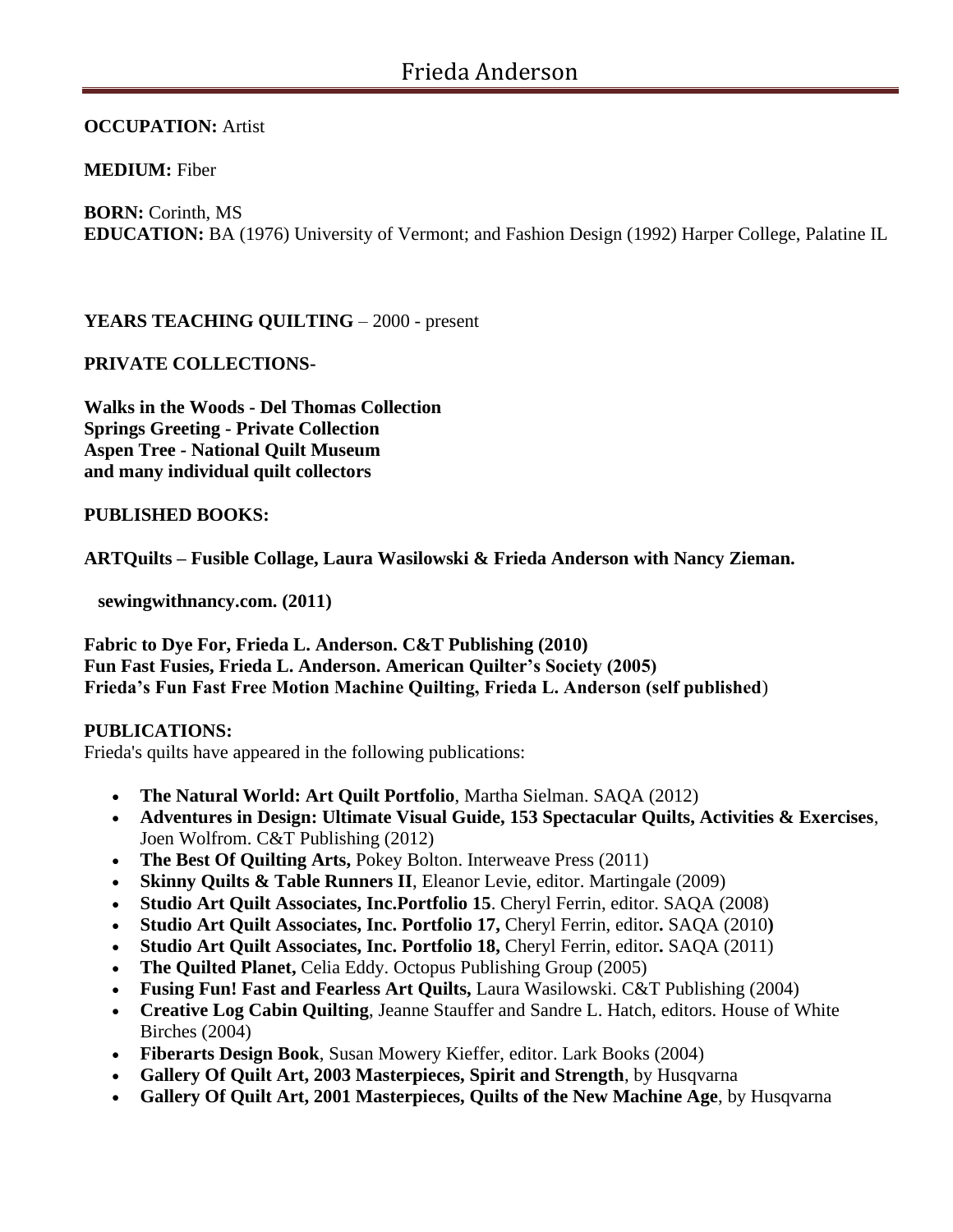# **PUBLISHED PERODICALS:**

**Art Quilting Studio – Autumn 2021- Creative Curved piecing article** pages 50-56 **AQS Focus on Flowers booklet – 2020 -** *Unfurling* **American Quilter Calendar,** May 2019 **–** *Unfurling* **Inspired to Sew – Schmetz Needle Newsletter – September 2018 Create Whimsy – May 2018 Machine Quilting Unlimited**, July/August 2017, Prize winning quilt **– [Spring's Greeting](http://www.friestyle.com/wp-content/uploads/2016/09/fanderson_spring_full.jpg) Quilting Arts Magazine, April/May 2016** Intentional Improvisation **Quilting ARTs Magaizine**, **August/Sept 2015**, Farm Land article Decorative stitching by Machine **International Quilt festival Quilt Scene, 2013/2014**, fwmedia **Modern Quilts Unlimited**, Spring 2013 - **Green Leaf**, project and article **American Quilter Magazine, July 2012, Prize winning quilt – [Woodland Treasure](http://www.friestyle.com/wp-content/uploads/2016/09/woodland.jpg)** quilt pictured **Norsk Quilteblad, Norwegian Quilt Journal, 2012 – Frieda Anderson, "***A walk in the Winter Woods"* **Quilt Trends, Spring 2012, "***Five fun projects for a spring weekend,"* **Daisy Postcard quilt pictured Bergens Tidende, Bergen Norway Newspaper, March 18, 2012, "***When the kids move out, you get quiet you can fill up on quilting."* **The Best of Quilting Arts 2012 –** cover photo and article **Quilting Arts Gifts 2011/2012** Christmas issue, "*Holiday Décor Ensemble,"* Christmas Tree skirt and fire screen projects **101 Patchwork Projects And Quilts,** "*Fused Greeting Cards and Gift Tags," Quilting Arts Magazine (2011)* **Machine Quilting Unlimited, January 2011,** cover photo and article "*Inspiring Quilter."* **Spanish Patchwork Association (2011),** *Frieda Anderson Quilt Artist* **Fermilab TODAY Journal, November 18, 2011,** "*Art gallery exhibit showcases a rising art form "***Shimmering Foliage"** quilt pictured **SAQA Journal, Summer 2010,** "*Making a pattern from your art quilts"* **Quilter's Newsletter, November 2010, "***Christmas Morning"* a fusible project **American Quilter, November 2010,** "*Choosing and using fusible web"* **Irish Quilting , April/May 2010,** "*Laura and Frieda on the road to Birmingham UK"* **Daily Sun Newspaper FL, Friday March 26, 2010,** "*Pennsylvania Award winning quilts* **["Spring's](http://www.friestyle.com/wp-content/uploads/2016/09/fanderson_spring_full.jpg)  [Greeting"](http://www.friestyle.com/wp-content/uploads/2016/09/fanderson_spring_full.jpg)** quilt pictured **FONS and PORTER Love of Quilting, September/October 2009, "***Summer Rain"* article with quilt pictured American Quilt Retailer, January 2009, pictures of "**August** Afternoon" quilt **QUILTS and MORE, Summer 2009,** picture of **Forget me Knots quilt QUICK QUILTS, May 2009,** picture of **Tulips quilt QUILT, April/May 2009,** pictures of quilts titled **Petite Dandelions and Petite Poppies QUILTS, Journal of the International Quilt Association, Winter 2008, picture of [Whispering Pines](http://www.friestyle.com/wp-content/uploads/2016/09/whispering.jpg)  quilt Boulder Junction, CO Newspaper, April, 2008, "***Floral Quilts honor season,***" picture of Spring's Greeting quilt featured Elgin Courier News, September 10, 2008, "***Longtime Elgin resident to lecture at 2008 Quilt Expo"* **QUILTING ARTS, September/October 2008, "***Silk Blossoms"* **article with quilt pictured QUILTING ARTS, January/February & March/April 2008, "***All the Right Moves"* **a two part article with cover quilt photo QUILTING ARTS, April/May 2007**, "*Colors of the Seasons"* article with quilt pictured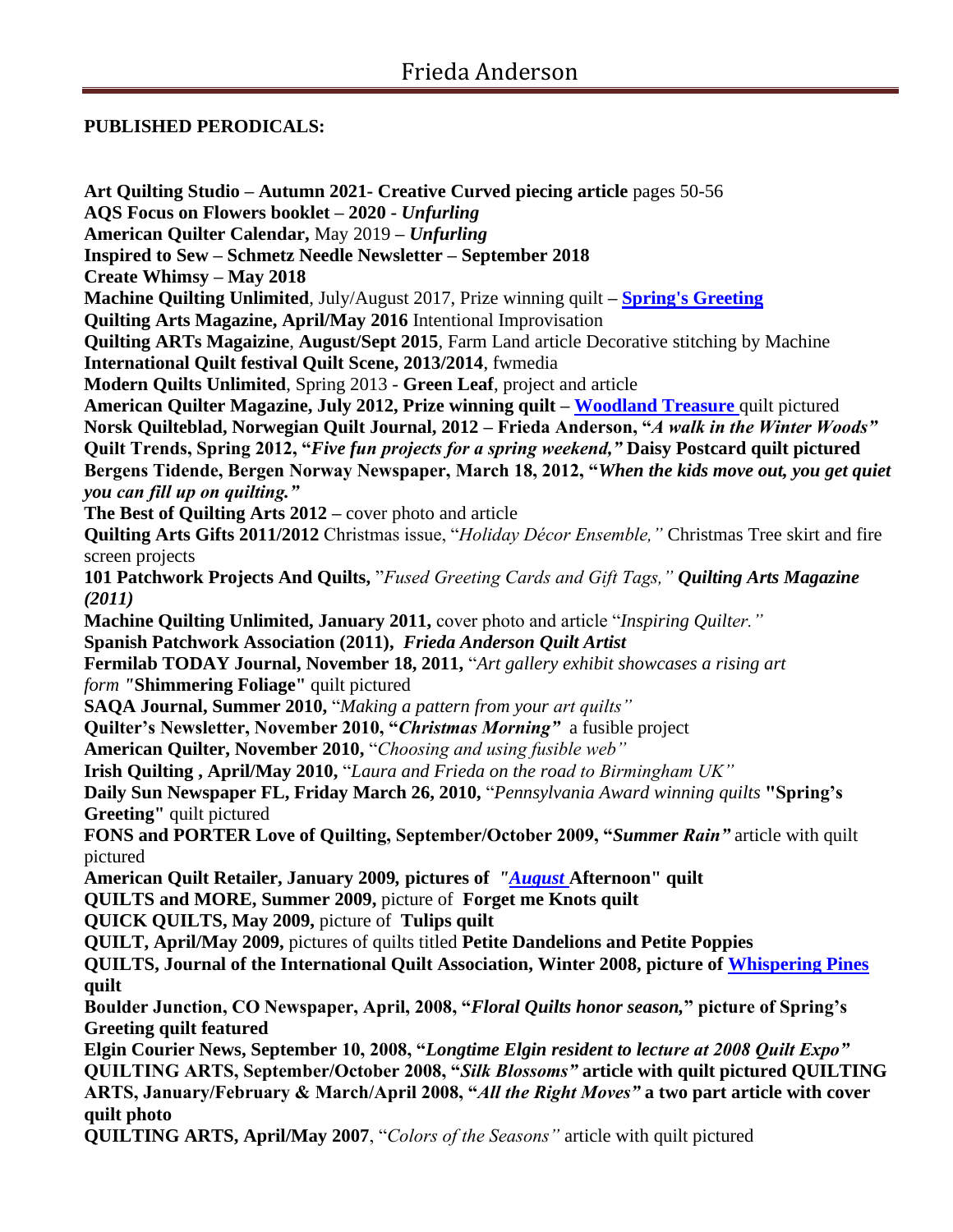**Daily Herald Newspaper Elgin, July 9, 2006**, "*In Full Bloom"* **AMERICAN QUILTER, Spring 2006,** "*Free Cut Piecing"* article with quilt pictured **Quilter's Newsletter, April 2006**, "**[Shimmering Foliage"](http://www.friestyle.com/wp-content/uploads/2016/09/shimmering.jpg)** quilt pictured **\$100,000 QUILTING CHALLENGE**, Issue #1 2006, picture of quilt titled **[Shimmering Foliage](http://www.friestyle.com/wp-content/uploads/2016/09/shimmering.jpg) Daily Herald, Sunday May 22, 2005**, "*Have quilt, will travel"* article with quilt pictured **FONS AND PORTER Love of Quilting, June 2005**, "*Art of Quilting"* **Newsletter of the Colorado Quilting Council, June 2004, "***Frieda Anderson - A walk in the woods with George"* **QUILTING ARTS, Fall 2003,** picture of quilt titled "**Black Eyed Susans" QUILTERS NEWSLETTER, June 2003**, "*The Embellished Edge"* **QUILTERS NEWSLETTER, October 2002**, "*The Meeting Place"* **Daily Herald Newspaper, February 15, 2002**, "*Quilters create art, piece by piece"* **THE QUILTING QUARTERLY, Fall 2002**, "*A Third Kind of Quiltmaking"* **AMERICAN QUILTER, Spring 2000**, "*Cloth Valentines"*

# **SOLO EXHIBITS:**

Glacial Park, McHenry County, IL - *Frieda Anderson solo show*, 2019

Mancuso Pacific International Show – *Walks in the Woods with George,* 2008

Mancuso Pennsylvania National Quilt Extravaganza Show – *Walks in the Woods with George,* 2008

Sewing and Quilting Expo, Madison WI *– Walks in the Woods with George,* 2007

Al's Creamy and Café – On going exhibit of works, 2002 - 2011

Elgin School District Main Campus, Elgin IL – *Hearts Galore*, 2000

# **EXHIBITS:**

\$100,000 Quilt Challenge (2006)

American Quilter's Society Quilt shows in, Paducah, KY; Des Moines, IA; Lancaster, PA; Nashville, TN;

(2002-2012)

Artist Village a traveling exhibit of soft sculpture houses 2011-2012; IQA Houston, Long Beach and Cincinnati

Australia Quilt Symposium faculty 2010

Brigham City Utah Museum, 2015

Chicago School of Fusing Faculty shows in Bloomington, IL; Chicago, IL; Denver, CO; Paducah, KY;

Schaumburg, IL; Wisconsin Quilt Museum, Cedarburg, WI (2004, 2005, 2006, 2007, 2008, 2012)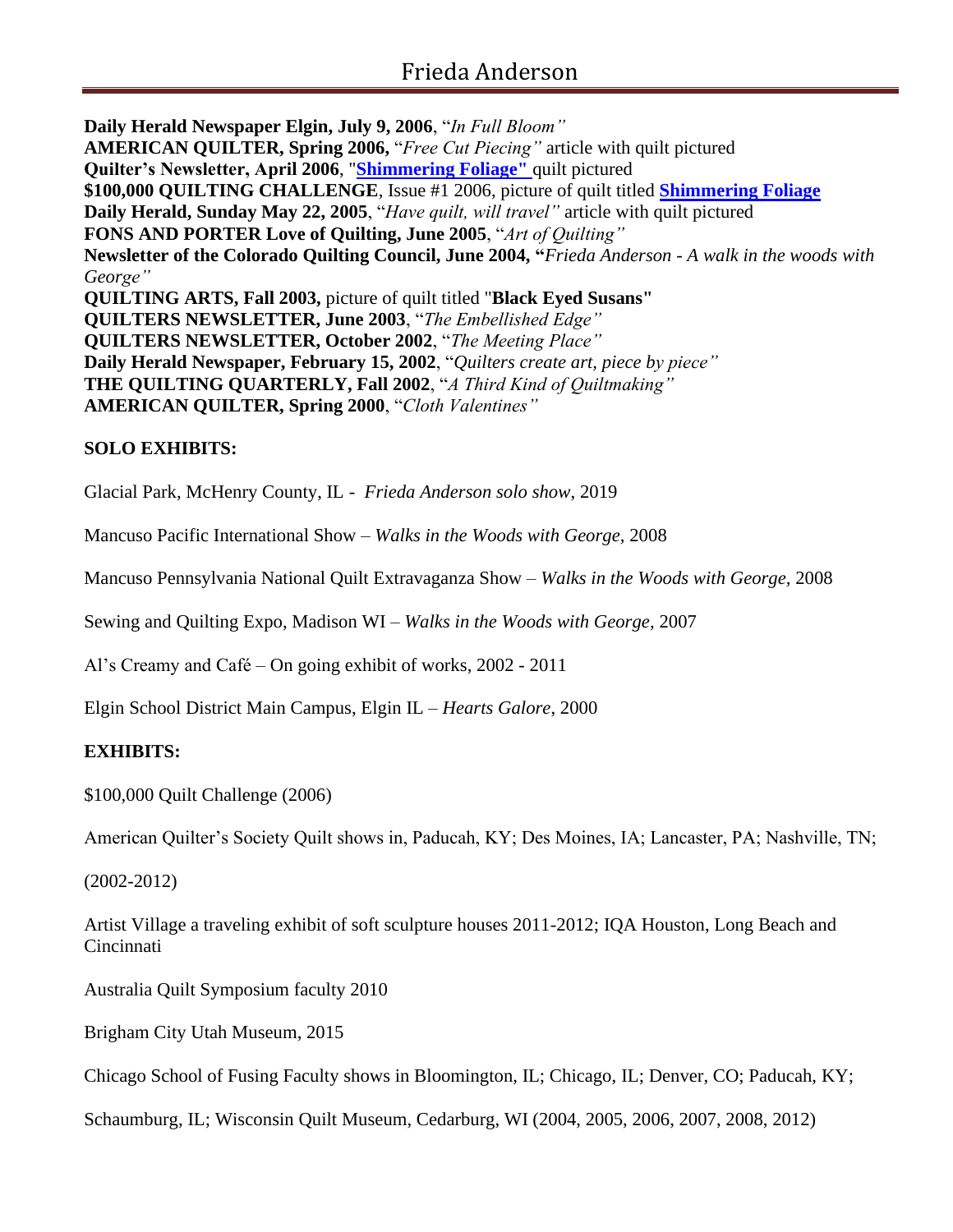- FAC (Fiber Arts Coalition) 2008-2011
- FAVA (Fireleand Assocition for the Visual Arts) 2008
- Husqavarna Invitational shows (2001-2002)
- Indiana Heritage Quilt Show (2007)
- International Quilt shows, Houston and Chicago (2005-2021)
- Mancuso's Quilt Shows (2000-2012)
- McLean County ARTS Center, Bloomington, IL (2015)
- Minnesota Quilters Show (2004)
- Midwest Views SAQA IL/WI- traveling exhibit 2020-2023
- New Zealand Quilt Symposium (2004)
- PAQA (Professional Art Quilters Alliance) Small Works Shows (1998, 2002, 2006, 2007, 2008, 2015)
- Primal Forces SAQA traveling exhibit (2020-2023)
- QuiltCon (2022)
- Robert Morris University, Made in ILLINOIS: 30 years. (2015)
- Quilt Surface Design Symposium invitation show at the Ross Art Museum (2008)
- Stitched Together SAQA IL/WI Traveling Exhibit 2018
- Road to California Quilt Show (2006, 2007, 2008)
- Vermont Quilt Show (2004, 2006)

#### **TEACHING EXPERIENCE:**

American Quilter's Society - Paducah, Nashville, Daytona Beach, Des Moines and Grand Rapids shows

Ashville, NC Quilt Guild

Australia Quilt Symposium – Melbourne

- International Quilt Festival Chicago, Houston, and Long Beach
- Festival of Quilts Birmingham UK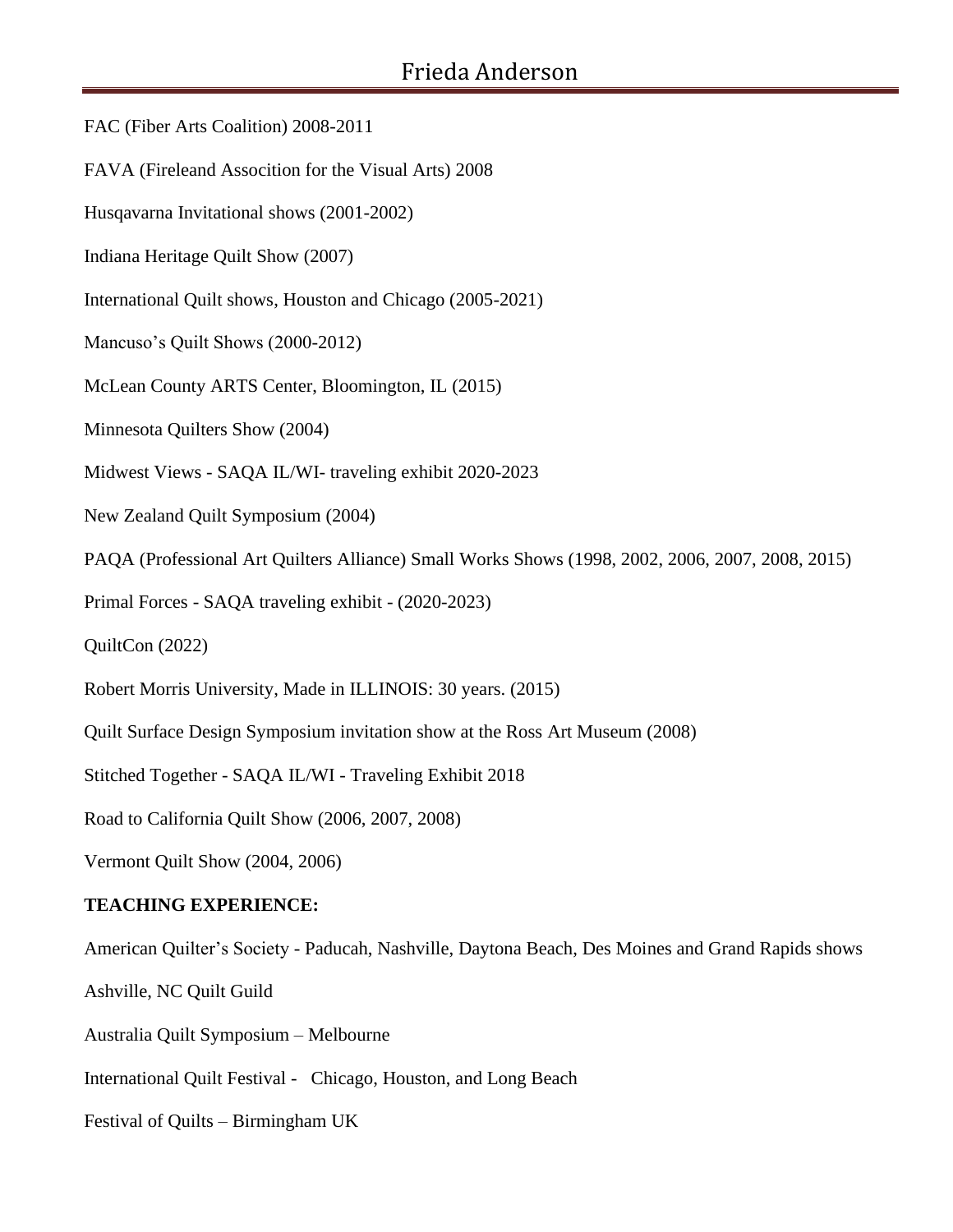Mancuso's Quilt shows - Lansing, North Carolina and Chicago and Santa Clara Minnesota Quilter's State Guild National Quilting Association - Columbus OH Nancy's Notion Quilt Expo - Madison Wisconsin New Zealand Quilt Symposium North Carolina Quilt Symposium Norwegian Quilt Symposium Original Sewing and Quilting Expo, Atlanta, GA; Chantily, VA; Minneapolis, MN; Raleigh, NC; Schaumburg, IL; Worcester, MA Sisters Oregon Quilt Show Vermont Quilt Festival Dozens of quilt guilds around the USA and Europe **JUDGING EXPERIENCE:** American Quilter's Society, 2009 – Des Moines quilt show Ashville Quilt Guild, 2012 –annual show Mancuso's quilt shows 2008-2015 **MEDIA:** Quilting Arts DVD, *Chicago School of Fusing* The Quilt Show, episode #705 on making the quilt **Winter Dreaming** (2010) The Quilt Show, series of 7 episodes on basic fusing (2012) Quilting Arts University television appearances involving different quilting projects DIY - Do It Yourself Network - two television episodes on quilting projects Sewing with Nancy - Wisconsin Public Television - four television episodes on quilting projects released as

DVDs by The Art of Quilting, Wisconsin Public Television